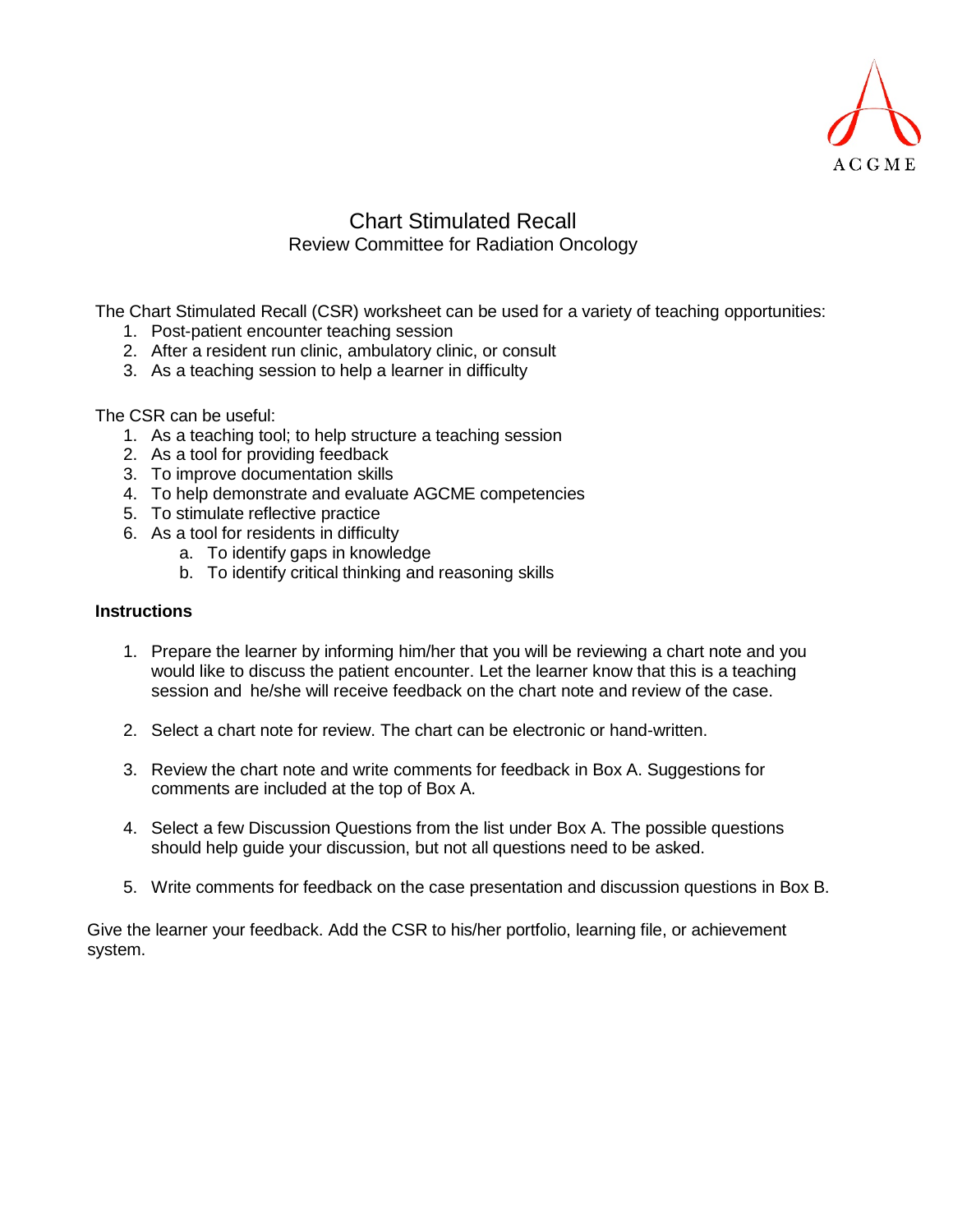## **Case Review – Possible Discussion Questions**

(note which questions were asked)

#### **1. General Case Review**

- a. Clinical assessment **Medical Knowledge, Patient Care**
	- i. Can you give me an overview of the case?
	- ii. What features of the patient's presentation led you to your top two (or three) diagnoses?
	- iii. Did you inquire about the patient's illness experience (feelings, ideas, effect on function, and expectations) and what did you learn?
	- iv. If there was ambiguity or uncertainty about the case, how did you deal with it?
	- v. Is there anything else you wish you would have asked?
- b. Investigations and Referrals **Medical Knowledge, Systems-based Practice**
	- i. Why did you choose the investigations that you did?
	- ii. Were there other tests that you thought of but decided against? Why?
	- iii. How did you decide whether to refer to a health care team member or consultant?

#### c. Treatment and Management – **Medical Knowledge, Patient Care, Interpersonal and Communication Skills, Professionalism**

- i. What features led you to choose the treatment that you did?
- ii. What were the patient's expectations for treatment?
- iii. Do you feel you reached common ground with the patient?
- iv. Were there other treatments that you thought of but didn't offer? If so, why did you decide against them?
- d. Follow-up
	- i. What did you decide was appropriate for follow up? Did you document your plans?
	- ii. What factors influenced your decision?

#### **2. Patient Factors – Medical Knowledge, Practice-based Learning and Improvement**

- a. Was there anything special about this patient that influenced your decisions regarding management? (e.g., compliance issues, past medical history, support systems, employment)
- b. On reflection, is there anything regarding this patient about which you wish you knew more?

#### **3. Practice or System factors – Systems-based Practice**

- a. Is there anything special about your practice setting that influenced your management in this case? (e.g., insurance, lack of access services)
- b. On reflection, how could you improve health care delivery to this patient?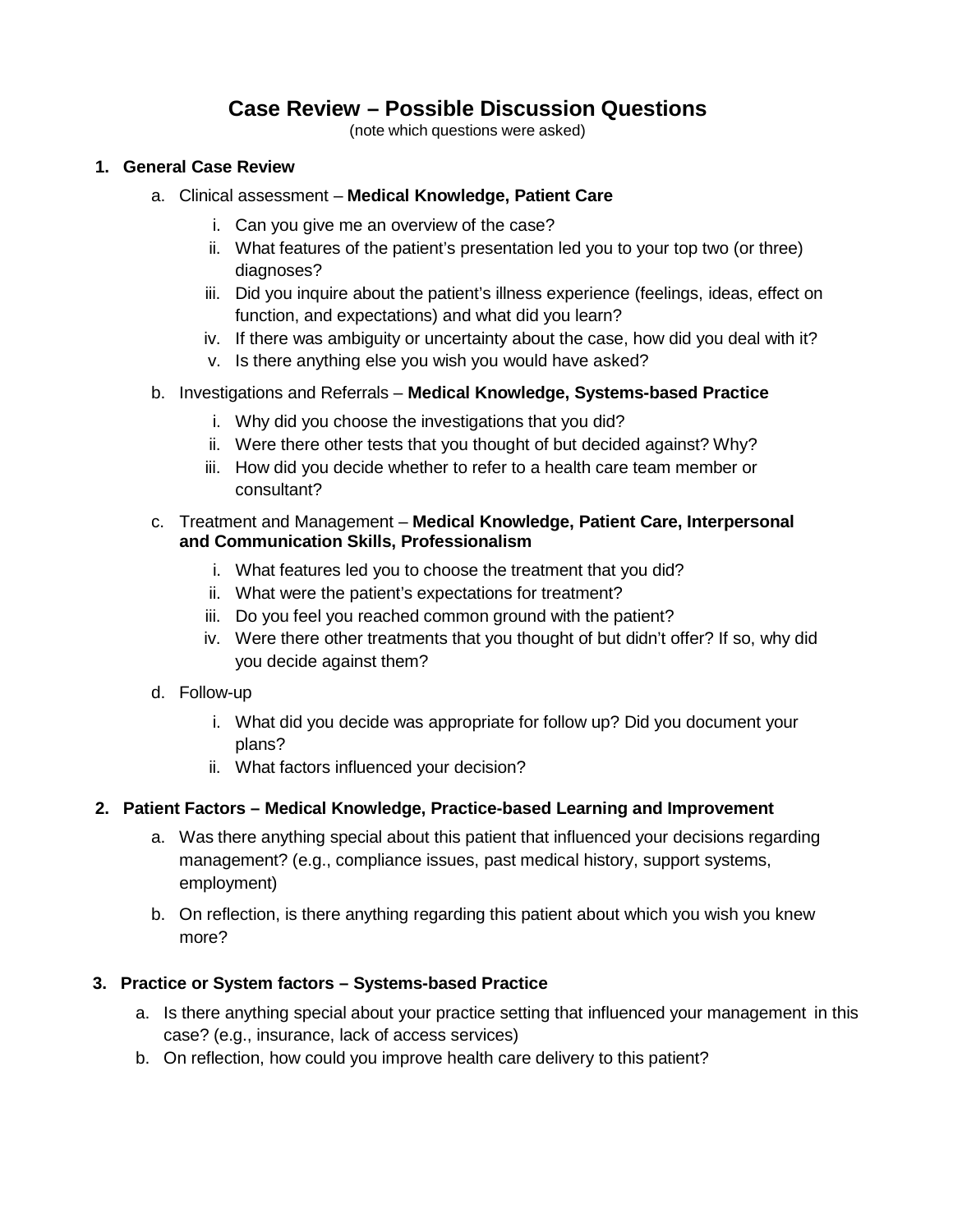# **Chart Stimulated Recall (CSR) Worksheet**

| <b>Resident:</b>       |                                     | Date of CSR:               |
|------------------------|-------------------------------------|----------------------------|
| <b>Faculty Member:</b> | <b>Chart # or Patient Initials:</b> | Date of Patient Encounter: |

| Box A: Comments and Feedback from the Chart Note    |                         |  |  |  |
|-----------------------------------------------------|-------------------------|--|--|--|
| May include some or all of the following:           |                         |  |  |  |
| 1. Record keeping and legibility                    | 3. Follow-up documented |  |  |  |
| 2. Information documented is pertinent and relevant | 4. General comments     |  |  |  |
|                                                     |                         |  |  |  |
|                                                     |                         |  |  |  |
|                                                     |                         |  |  |  |
|                                                     |                         |  |  |  |
|                                                     |                         |  |  |  |
|                                                     |                         |  |  |  |
|                                                     |                         |  |  |  |
|                                                     |                         |  |  |  |
|                                                     |                         |  |  |  |
|                                                     |                         |  |  |  |
|                                                     |                         |  |  |  |
|                                                     |                         |  |  |  |
|                                                     |                         |  |  |  |
|                                                     |                         |  |  |  |
|                                                     |                         |  |  |  |
|                                                     |                         |  |  |  |
|                                                     |                         |  |  |  |
|                                                     |                         |  |  |  |